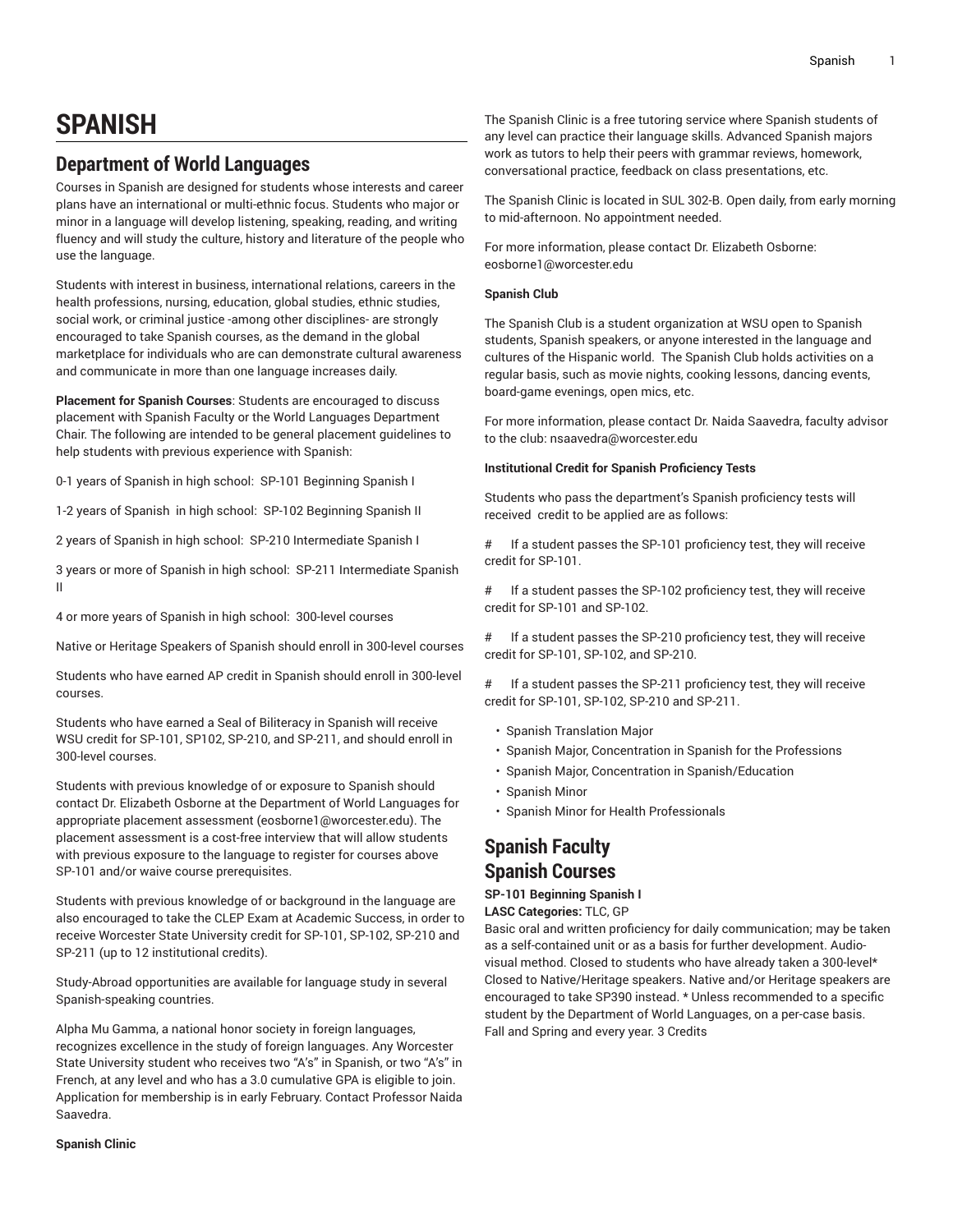## **SP-102 Beginning Spanish II**

## **LASC Categories:** TLC, GP

**Prerequisites:** SP-101 or appropriate placement score.

Continuation of SP 101. Closed to students who have already taken a 300-level\* Closed to Native/Heritage speakers. Native and/or Heritage speakers are encouraged to take SP390 instead. \* Unless recommended to a specific student by the Department of World Languages, on a percase basis.

Fall and Spring and every year. 3 Credits

## **SP-191 Special Topics in Spanish**

**LASC Categories:** TLC, DAC, GP

An introductory level course in Spanish on current or specialized topics. Every year. 3 Credits

#### **SP-193 First Year Seminar Spanish LASC Categories:** FYS

Introductory level course covering topics of special interest to first year students. Offered only as a First Year Seminar. Every year. 3 Credits

## **SP-210 Intermediate Spanish I**

## **LASC Categories:** TLC, GP

This course is a review of language constructions and everyday vocabulary at a slighter faster pace than an elementary course. Grammar review starts with the most basic structures, such as present, preterite, and imperfect tenses, ser/estar, por/para, command forms, pronouns, and ends with present subjunctive. Vocabulary fields include feelings and emotions; urban living; family relationships; the media; and the environment. Readings, videos, and short films related to different Spanish speaking countries will add a cultural component to the course. This course is intended for students with 2 years of past Spanish instruction. Closed to students who have already taken a 300-level\* Closed to Native/Heritage speakers. Native and/or Heritage speakers are encouraged to take SP390 instead. \* Unless recommended to a specific student by the Department of World Languages, on a per-case basis. Fall and Spring and every year. 3 Credits

## **SP-211 Intermediate Spanish II**

#### **LASC Categories:** TLC, GP

**Prerequisites:** SP-210 or appropriate placement score. Continuation of SP210. [Formerly SP213.] Closed to students who have already taken a 300-level\* Closed to Native/Heritage speakers. Native and/or Heritage speakers are encouraged to take SP390 instead. \* Unless recommended to a specific student by the Department of World Languages, on a per-case basis.

Fall and Spring and every year. 3 Credits

# **SP-290 Introduction to Medical Spanish I**

## **LASC Categories:** ICW, TLC

**Prerequisites:** SP-211 or above or have 3 years of language instruction. Students will learn basic phrases in Spanish as related to their daily activities in various health fields. This course focuses on language used in health professions as well as cultural situations, which doctors, technicians, nurses, and EMTs may experience. By familiarizing students with conversational and medical Spanish, it will enable students to apply their learning to real-world situations, to assist in communications, and ultimately to break down the barrier between doctors and patients. Designed for students to gain beginning-level competence in Medical Spanish topics such as pediatrics, women's health, physical exams, dental care, checkups, and hospital visits.

Fall only and every year. 3 Credits

## **SP-291 Introduction to Medical Spanish II LASC Categories:** ICW, TLC

**Prerequisites:** SP-211 or above or have 3 years of language instruction. Students will learn basic phrases in Spanish as related to their daily activities in various health fields. This course focuses on language used in health professions as well as cultural situations, which doctors, technicians, nurses, and EMTs may experience. By familiarizing students with conversational and medical Spanish, it will enable students to apply their learning to real-world situations, to assist in communications, and ultimately to break down the barrier between doctors and patients. Designed for students to gain beginning-level competence in topics such as nutrition, emergencies, diabetes, hypertension, cancer, STIs, and addiction.

Fall only and every year. 3 Credits

#### **SP-292 Spanish for Women's Health**

## **LASC Categories:** GP, ICW, DAC

**Prerequisites:** SP-211 or above, or 3 years of language instruction. In this course, students will develop communication skills in Spanish using information and vocabulary related to women's health. The content of this course focuses on language used in health professions as well as cultural situations. By familiarizing students with conversational Spanish and medical Spanish, this course will enable students to apply their learning to real-world situations, to assist in communications, and ultimately to break down the barrier between professionals and Spanishspeakers. Finally, the course's focus on cultural competency interrogates intersections between women's health and topics including but not limited to politics, economics, gender, sexuality, race and age. Spring only and every 2-3 years. 3 Credits

#### **SP-293 Health and the Latino Community LASC Categories:** HBS, TLC

**Prerequisites:** SP-211 or above or have 3 years of language instruction. Students will explore the ways in which language and culture shape the approach to health and healthcare experiences of Latinos in the US, and the factors that contribute to health disparities among this group (social, cultural, economic, environmental, and biological). Students will examine how health outcomes and risk factors are arrayed across different generations. Language barriers and sociolinguistic issues will also be studied. Students will identify and discuss causes of health inequities, survey major Latino health issues, and analyze the current and future context of Latino health and healthcare in the U.S. Fall only and every 2-3 years. 3 Credits

## **SP-294 Spanish for the Nutrition and Dietitian Professional LASC Categories:** GP, ICW

**Prerequisites:** SP-211 or above, or 3 years of language instruction. Students will develop their reading, writing, speaking, and listening skills in Spanish using information and vocabulary related to health, nutrition and dietetics. The content of this course focuses on language used in medical professions as well as cultural situations, which doctors, nutritionists, dietitians, nurses, public health workers, social workers, and other health professionals may experience. By familiarizing students with conversational Spanish and medical Spanish, this course will enable students to apply their learning to real-world situations, to assist in communications, and ultimately to break down the barrier between professionals and Spanish-speakers.

Spring only and every 2-3 years. 3 Credits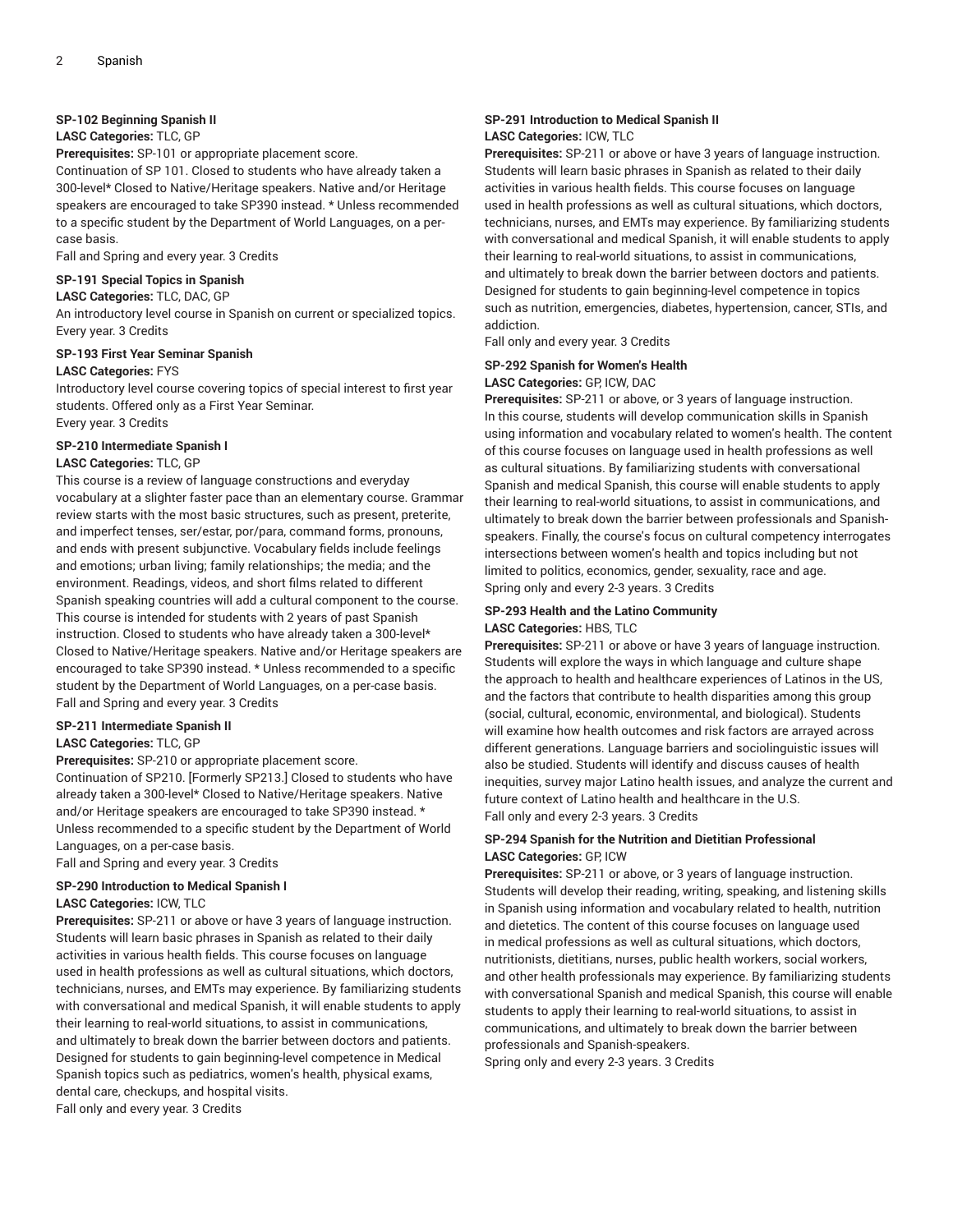#### **SP-295 The Human Body: Spanish for Anatomy**

## **LASC Categories:** ICW, TLC

This course focuses on the study of the Spanish terminology and basic grammatical structures needed to communicate effectively with Spanishspeaking patients and/or their families in a medical/health setting. It introduces the student to a wide array of vocabulary particular to the human body, body systems, organs, and their functioning, as well as some common diseases (and their symptoms) that affect each system. Class time will be devoted to practicing new vocabulary, via roleplay, conversations with classmates, readings, and written activities. Conducted in Spanish.

Fall only and every 2-3 years. 3 Credits

## **SP-321 Advanced Spanish Composition I LASC Categories:** TLC, WAC

**Prerequisites:** SP-211 or appropriate placement score. Facility in prose writing; study of style of selected authors; variety of expression through word discrimination, and advanced grammatical structures. [Prerequisites: Two SP 200 level courses.] Every year. 3 Credits

#### **SP-322 Advanced Spanish Composition II**

**LASC Categories:** TLC, WAC **Prerequisites:** SP-321 Continuation of SP321. Spring only and every year. 3 Credits

## **SP-323 Advanced Spanish Conversation Through Film LASC Categories:** TLC, USW

**Prerequisites:** Two 200-level or above Spanish courses.

The main objective of this course is to develop the student's oral proficiency and communication skills, while building on vocabulary, and learning about different aspects of the Hispanic cultural world with a special emphasis on immigration issues. Regarding the class format, it will be mainly based on group/pair discussions and debates, in which the students will ask questions, express their views, elaborate on their ideas, and defend them by providing supporting examples drawn from their own experiences, analysis, or comparisons.

Fall and Spring and every year. 3 Credits

## **SP-326 Spanish for the Professions**

**LASC Categories:** GP, TLC

#### **Prerequisites:** SP-321.

Intensive practice with language and documents used in private and public sectors including business, medicine, communication, education and social services.

Fall and Spring and every year. 3 Credits

# **SP-327 Introduction to Translation**

#### **Prerequisites:** SP-321.

SP-327 will prepare you for careers in translation and will satisfy professional and academic requirements. It seeks to introduce the student to the techniques required for translation in a competitive environment. Within the context of the development of greater crosscultural awareness, it will develop the following language skills for business purposes: speaking, listening comprehension, reading, writing, and translation.

Spring only and every year. 3 Credits

## **SP-331 Spanish Civilization LASC Categories:** CA

**Prerequisites:** SP-321

An historical survey of Spanish social, cultural, and political life. Conducted in Spanish.

Spring only and every year. 3 Credits

## **SP-332 Cultures of Latin America**

## **LASC Categories:** DAC, GP

#### **Prerequisites:** SP-321.

Introduction to the cultures and history of Latin America from pre-Columbian times to the present day. This course will introduce students to colonial, modern and contemporary cultural, historical and political issues that influenced the development of Latin American identities. The course is taught in Spanish.

Fall only and every year. 3 Credits

#### **SP-333 Hispanic Presence in US LASC Categories:** GP, USW, DAC

# **Prerequisites:** SP-321

Socio-cultural study of Hispanics in the United States, with a focus on major contemporary issues. Conducted un Spanish. [Prerequisites: Two SP 200 level courses.]

Fall only and every year. 3 Credits

## **SP-341 Readings in Spanish Literature**

**Prerequisites:** SP-321, and SP-323 or SP-324

Selected masterpieces from Middle Ages to present; social, cultural, and stylistic features of different periods. Recommended as a first course in Spanish literature.

Every 2-3 years. 3 Credits

## **SP-343 Poetry/Theatre Spa Golden Age Poetry and Theatre of Spain's Golden Age**

**Prerequisites:** SP-321 SP-323 SP-324

Study of the poetry and drama created during the Renaissance and Baroque periods, known as the Golden Age of Spanish letters. Fall and Spring and every year. 3 Credits

#### **SP-346 Latin American Theater**

**Prerequisites:** SP-321 or SP-390.

This course explores the historical and aesthetic development of Latin American Theater, focusing upon the particular factors that distinguish this theater from the Western European tradition. We will analyze dramatic texts (from Argentina, Uruguay, Perú, México, Puerto Rico, Chile, Cuba, and Colombia), performances, and critical and theoretical perspectives to engage in the following questions: How does theater create and represent social and political transformation? How might we reevaluate civic responsibility and accountability through the study of audience? And, finally what are the major innovations in Latin American theater and performance in the 20th & 21st Centuries? Other or on demand and every 2-3 years. 3 Credits

## **SP-347 Latin American Colonial Literature**

#### **Prerequisites:** SP-321 or SP-390.

This course will examine the colonial history of the American continent as interpreted through the various historical accounts written by eyewitnesses of the conquest. We will cover two centuries of writings from the late fifteenth to the seventeenth century. We will examine many historical accounts of the conquest, letters, documents, poetry and other historical artifacts to learn of the social, political, religious and economical significance of the colonial era. It combines an overview of the political economy of the region over three centuries with a study of how social groups interacted among themselves and with imperial rule over time.

Other or on demand and every 2-3 years. 3 Credits

# **SP-348 Contemporary Spanish Literature**

## **Prerequisites:** SP-321

Literary works from the generation of 1898 to the present. Every 2-3 years. 3 Credits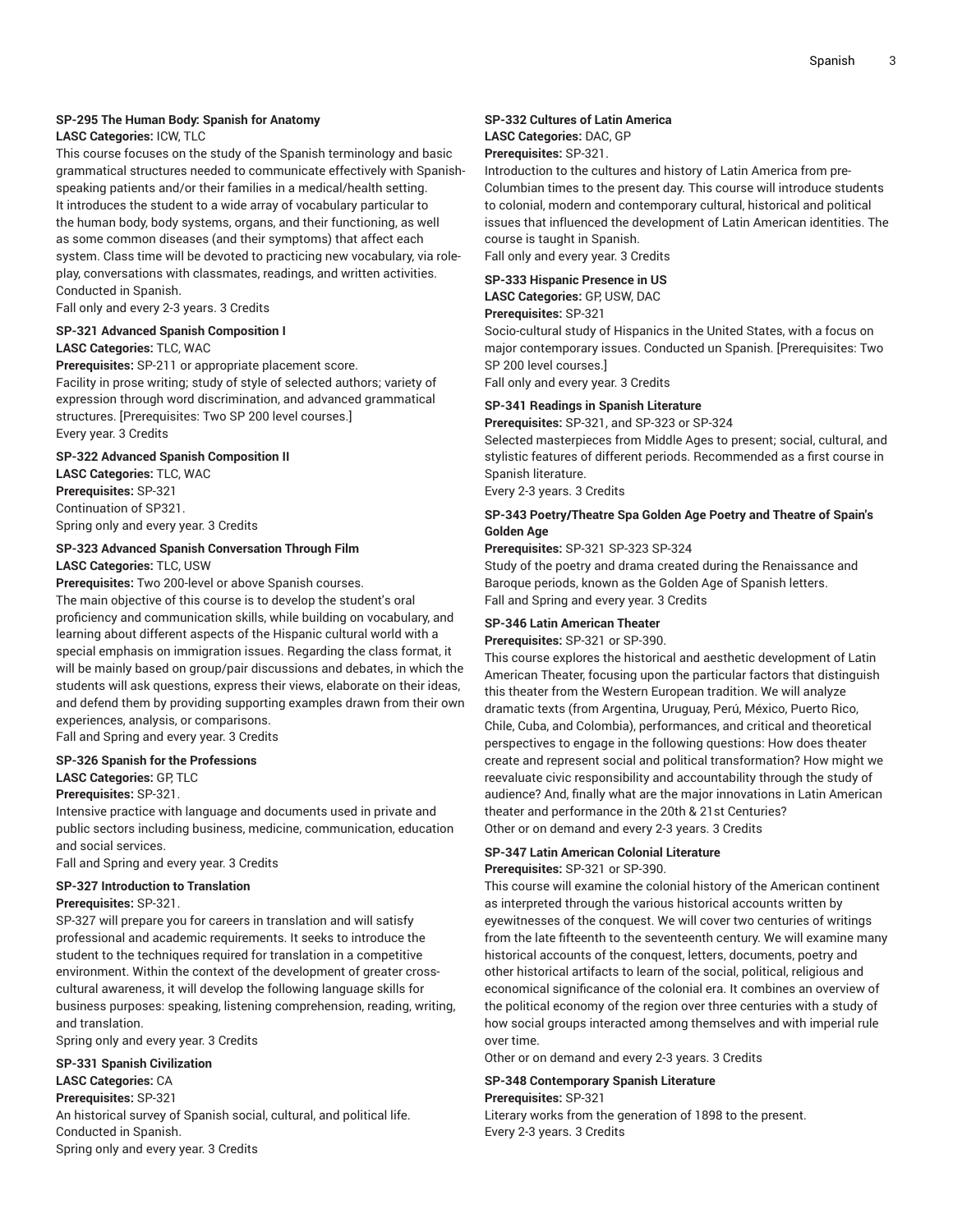## **SP-349 Spanish-American Literature**

## **Prerequisites:** SP-321

Representative works from South and Central American authors from the colonial period to the present.

Fall only and every 2-3 years. 3 Credits

# **SP-350 Advanced Spanish Grammar**

## **LASC Categories:** TLC

## **Prerequisites:** SP-321 or SP-390

This applied linguistics advanced class provides a background of Spanish grammar, and delves into topics of the Spanish language that are usually challenging for English-speaking learners of Spanish. The goals are to clarify important aspects of the Spanish language and related cultural features, including uses of technology and assessment. Spring only and every 2-3 years. 3 Credits

## **SP-352 Lexicography and Terminology: Computer -Assisted Translation (cat)**

#### **Prerequisites:** SP-321.

This groundbreaking course provides both a practical and a theoretical framework to the study of lexicography and collection of terminology, an essential adjunct to the work of the translator. The role of international standards is pointed out, and principles of construction of terminological banks elaborated. Terminographic procedures in the context of computation technology and terminology management systems are discussed such as the use of the most Computer Assisted Translation (CAT) tools.

Spring only and every 2-3 years. 3 Credits

#### **SP-355 Effective Teaching of a Foreign Language**

Examines and evaluates effective teaching techniques and strategies as well as second-language acquisition theory for middle/secondary foreign language classrooms. The course is conducted in English for anyone interested in foreign language teaching. All students should have an advanced proficiency of a foreign language, meaning they have taken at least one 300-level course or its equivalent. Fall only and every 2-3 years. 3 Credits

# **SP-390 Spanish for Native Speakers**

## **LASC Categories:** TLC, DAC

This course is designed for native or heritage speakers of Spanish, who have oral proficiency but may not have received formal training in the language. These students were raised speaking Spanish at home. Therefore, this course is designed to work with the language base students already possess. All of four language skills (listening, speaking, reading, and writing) are emphasized, however, the purpose of the course is to develop reading and writing skills through cultural-related activities. Fall and Spring and every year. 3 Credits

#### **SP-401 Advanced Study: Special Topics**

Special topics in language, literature, civilization or field work of mutual interest to student and instructor. For advanced students. Other or on demand. 3 Credits

## **SP-402 Independent Study: Spanish**

Study of a special topic. Both content and eligibility are subject to departmental guidelines and approval. Other or on demand. 1-6 Credits

## **SP-403 Teachng Assistantship in Spanish**

Teaching Assistants in Spanish will regularly attend the beginning or intermediate-level Language classes to which they are assigned to assist the professor. Other or on demand. 3 Credits

## **SP-408 Directed Study: Spanish**

Directed study offers students, who because of unusual circumstances may be unable to register for a course when offered, the opportunity to complete an existing course with an established syllabus under the direction and with agreement from a faculty member. Other or on demand. 3 Credits

## **SP-453 Medical Translation**

**Prerequisites:** SP-321 and SP-327.

This course focuses on building ENG/SPAN, SPAN/ENG translation competence in a health care setting, and provides guided practice in the translation of actual documents within the bio-medical and medical-legal fields. The course covers linguistic concepts, translation techniques, cultural & linguistic issues, professional ethics, medical genres & terminology, resources, and translation exercises. Through weekly translations, reading assignments, and text-analysis activities students will familiarize themselves with health text subgenres, such as patient education pamphlets, lab results, health certificates, prescriptions, informed consents, or health proxies. Students will learn to detect frequent translation challenges in health texts, and develop problemsolving strategies for these issues.

Fall only and every 2-3 years. 3 Credits

# **SP-454 Legal Translation: Eng/Span-Span/Eng**

**Prerequisites:** SP-321 and SP-327.

This course is designed to provide a general overview of translation practices, techniques and specialized terminology in the discipline of legal translation. The main objective of this class is to teach students how to switch safely and accurately between the source and the target language (Spanish/English - English/Spanish). This class will include an intensive study of vocabulary, grammar, sentence structure, and translation difficulties in specialized legal texts. This class will be conducted in Spanish as the base language for lectures. However, given the nature of the course of study, we will fluctuate between Spanish and English, depending on the object.

Fall only and every 2-3 years. 3 Credits

# **SP-475 Internship: Spanish**

## **LASC Categories:** CAP

**Prerequisites:** SP-321 and SP-322 and SP-326

#### **Prerequisites or Corequisite:** SP-327

Provides majors practical experience in areas where their speaking, reading, and writing skills may be applied. Every year. 3 Credits

Note: Courses in other foreign languages such as German, Chinese, French and Arabic, are offered when demand warrants and staffing permits.

# **Spanish Program Learning Outcomes**

**Linguistic and Content-based Knowledge**

Listening: Students should be able to understand spoken language, even when delivered at native-level speed, and to summarize and paraphrase the main ideas of extended speech.

Reading: Students should be able to understand complex and/or extended works on general topics in Spanish, and low-difficulty texts that are discipline specific.